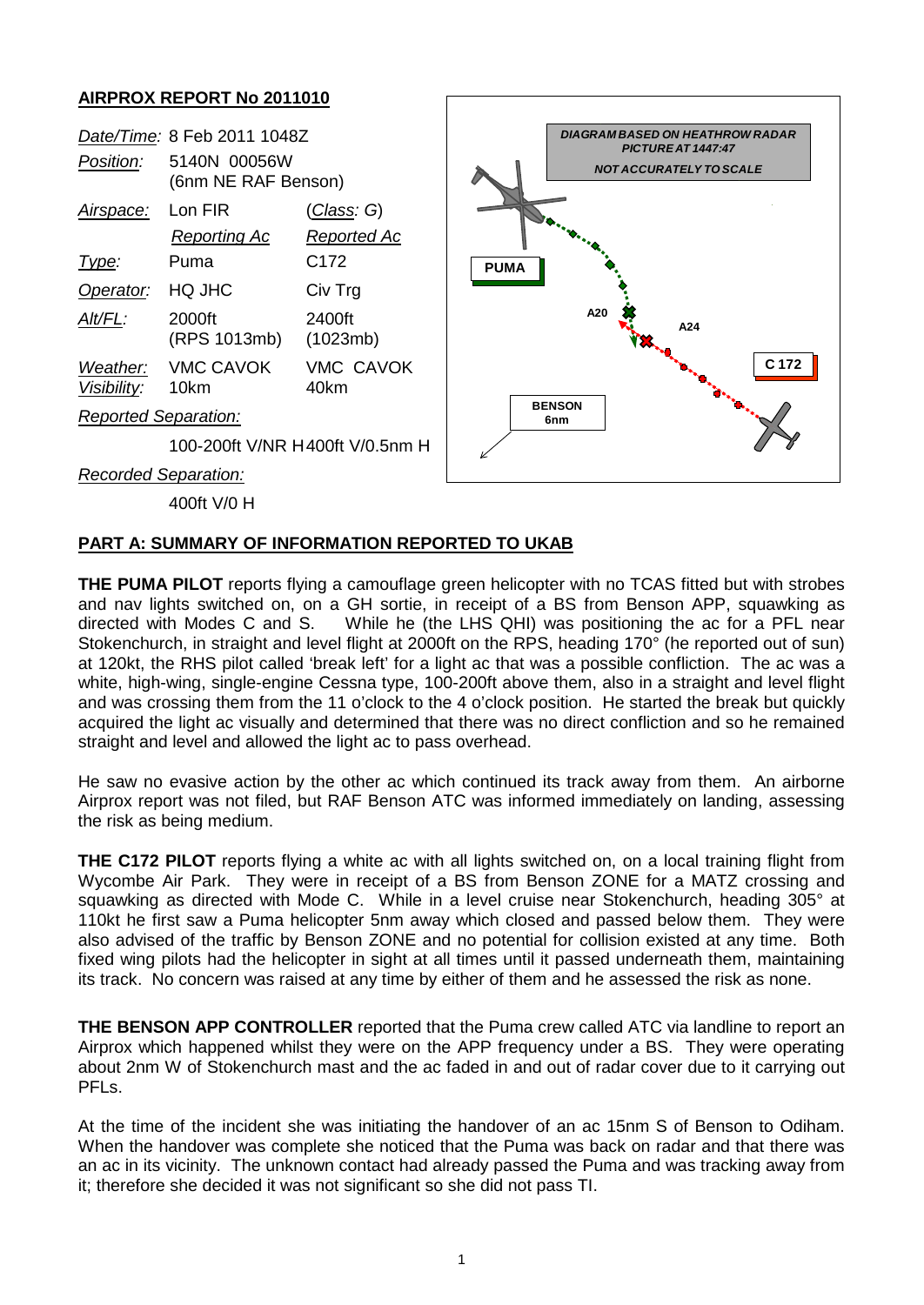**HQ 1GP BM SM** reports that the Airprox occurred between a Puma in receipt of a BS from Benson APP, flying a training sortie in the vicinity of Chalgrove and a C172 in receipt of a BS from Benson ZONE.

At the time, APP was working mixed BS/TS traffic and although work load was not mentioned in the Controller's report, examination of the RT transcript suggests that it was low.

Both ac were operating under a BS in Class G airspace and although the controller reports that she was conducting a handover at the time of the incident, the radar replay shows that this was later. The RT transcript shows that APP last spoke to the Puma at 1037:37 when the pilot reported that he had completed his GH and was climbing to 1000ft. APP was called by a Merlin at 1047:11 on climbout for a radar service and APP's focus would have been on that ac. At that point the ac involved in the Airprox were about 3nm apart. It is difficult to ascertain the last time that APP would have focused her attention on the Puma; however, there were no landline or transmissions recorded between 1042:50 and 1047:11.

At 1047:35 the Puma commenced a right turn putting it on a conflicting flightpath with the C172. At that point, the C172 was 0.7nm SE of the Puma and was indicating 300ft below it.

Given that APP was expecting the climb-out ac as a pre-noted departure, it is reasonable to assume that she would have been scanning the climb-out lane for a period of about 30sec before the ac came on frequency; at the time the C172 would have been over 4nm from the Puma. Moreover, it would be unlikely that the controller consciously watched the Puma and C172 converge without passing TI; therefore, it is assessed that the controller was not scanning in the area of the conflict due to perceived higher priority activity and was therefore unable to assess the possible confliction. Furthermore, comparison of the RT transcript with the radar recording showed that at the point where the confliction becomes apparent, APP was engaged in the identification of and passing of TI to the Merlin.

The C172 pilot was visual with the Puma in reasonable time and considered no avoidance was required.

When operating under a BS, the controller is a last safety net and not the primary means by which safe separation is assured. Regardless of experience and work load, controllers should always seek to provide TI that enables pilots to carry out conflict resolution; however, if the controller is busy or scanning away from the point of confliction they cannot be responsible for any lack of TI.

UKAB Note (1): The recording of the Heathrow radar shows the incident. The Puma squawking 3620 with Mode C approaches the CPA tracking about 170° at an alt of 2000ft as the C172 tracks about 330° towards it from its 1 o'clock at an alt of 2400ft. The C172 passes 400ft above the Puma at 1047:47.

**HQ JHC** comments that the high workload in the Puma cockpit resulted in the late sighting of possible conflicting traffic. Whilst a timely call from Benson APP would have altered the Puma crew to the conflicting traffic and thus avoided this incident, it is recognised that a BS will only provide TI when the controller is able, therefore crews must always remain vigilant. HQ JHC is also actively pursuing a CAS system, which would have given the Puma crew vital SA. This Airprox will be used to remind Puma crews of the necessity to maintain a good lookout in high workload environments and of the importance of reporting their intention to file an Airprox whilst airborne.

## **PART B: SUMMARY OF THE BOARD'S DISCUSSIONS**

Information available included reports from the pilots of both ac, transcripts of the relevant RT frequencies, radar photographs/video recordings, reports from the air traffic controller involved and reports from the appropriate ATC and operating authorities.